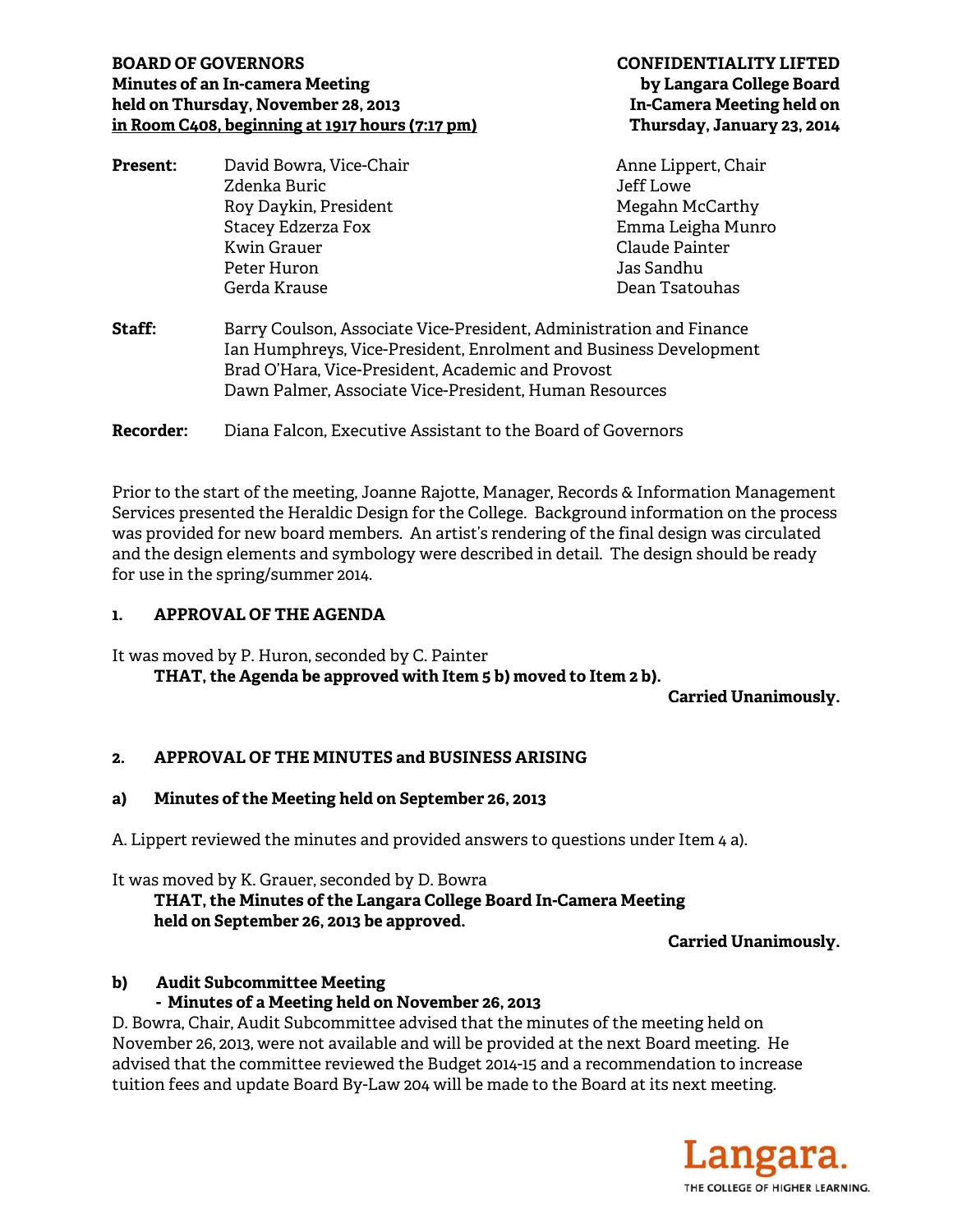#### **Page 2 of 3 CONFIDENTIALITY LIFTED Board of Governors Minutes of an In-Camera Meeting held on Thursday, November 28, 2013**

B. Coulson made a presentation on the 2014/15 Budget and provided a status update. He advised that International Education is critical to the operation of the College and highlighted the financial challenges that the college is facing for 2014/15 and future budgets. A healthy discussion ensued and board members questions were addressed.

[It was noted that D. Bowra left the meeting at 2000 hours (8:00 p.m.)]

## **3. CHAIR'S REPORT**

A. Lippert confirmed her receipt of a letter from the Ministry of Advanced Education regarding an institution-wide core review of programming to ensure student seats are being filled. She advised that she is in discussion with the President regarding next steps and will provide information to the Board as it becomes available.

#### **4. PRESIDENT'S REPORT**

R. Daykin thanked the Board for the opportunity to represent Langara College as the Interim President over the past year. He noted that his accomplishments were a reflection of the administrative support he received from his executive team and extended his gratitude to them.

#### **5. COMMITTEE REPORTS**

# **a) Board Coordinating Committee**

#### **- Minutes of Meeting held October 9, 2013**

A. Lippert, Chair of the Board Coordinating Committee, highlighted the minutes of the Board Coordinating Committee meeting held on October 9, 2013, attached to the agenda. She advised that the Committee discussed a recommendation from Langara Council to delay the construction of the new building pending the arrival of the new President. A healthy discussion ensued and the consensus was to continue with the project as originally approved by the Board.

## **6. FOR REVIEW and/or APPROVAL**

#### **a) Board Committee Resolutions (BCRs) – Memo dated October 30, 2013**

J. Lowe and S. Edzerza Fox highlighted their memo attached to the agenda and advised that they were seeking further guidance from the Board of Governors with respect to the drafting of new Board Committee Resolutions (BCRs). They advised that upon further consideration and discussion, they felt they should not proceed to begin drafting new BCRs for each of the committees and provided their reasoning as outlined in the memo. They recommended that an Ad Hoc Governance Committee be established and mandated to take the lead to develop a Terms of Reference (TOR) for a Governance Committee to be presented to the board for review and approval at a future board meeting. Once the Terms of Reference is approved, the committee membership for the Governance Committee will be established; each committee will be reviewed to determine which committees are needed; the committees will be prioritized in order of importance and the template will be set; and, one committee will be reviewed at a time and recommended changes will be presented to the board for approval. Discussion ensued and the Board was unanimously in agreement with the recommendation.